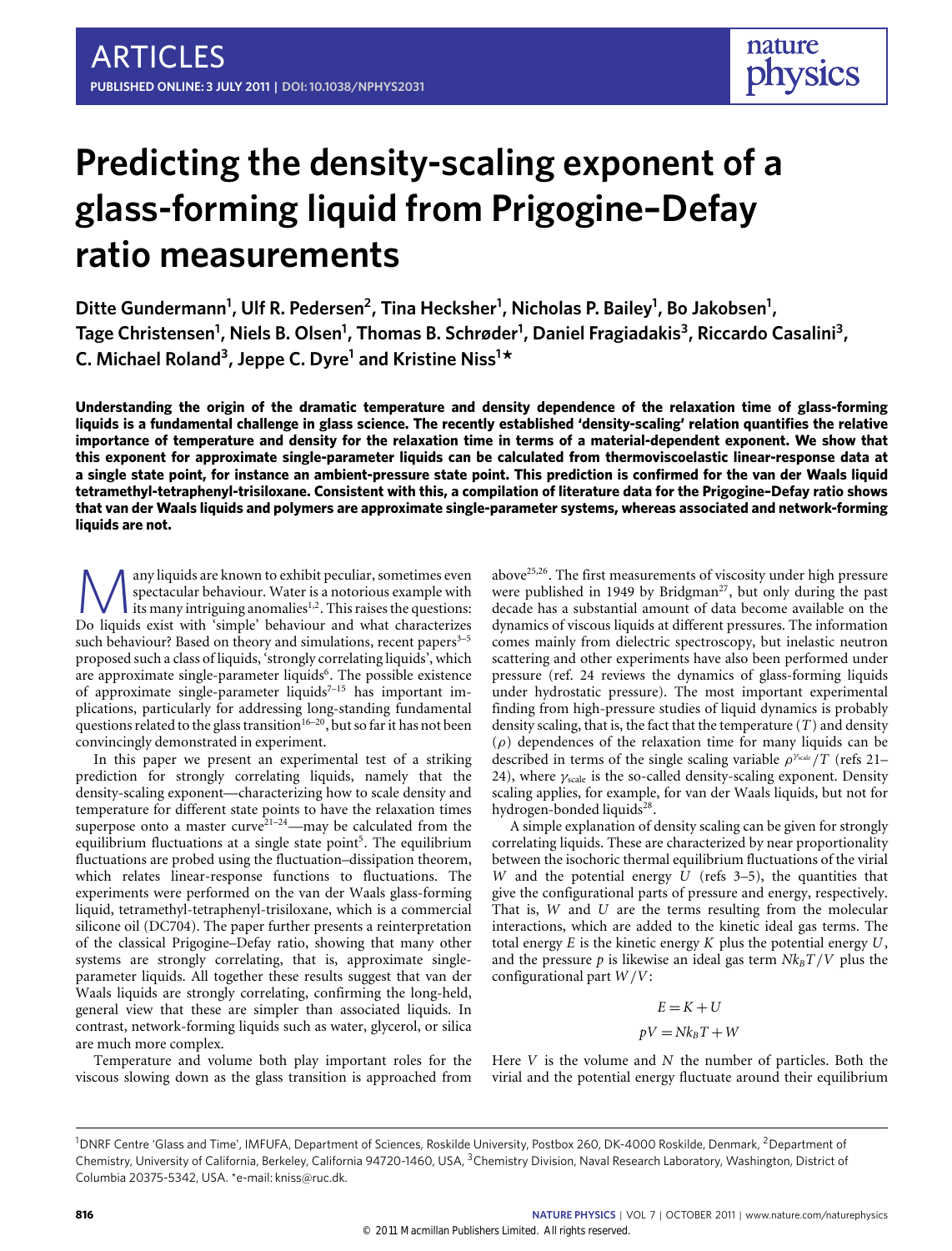values. At any given time the fluctuations are defined by  $\Delta W(t) = W(t) - \langle W \rangle$  and  $\Delta U(t) = U(t) - \langle U \rangle$  ( $\Delta$  is here used in the standard meaning of statistical mechanics, whereas in the Prigogine–Defay ratio literature  $\Delta$  denotes the difference between liquid and glass properties).

A strongly correlating liquid has 'isomorphs', which are curves in the phase diagram along which a number of properties in reduced units—including the dynamics—are invariant<sup>[5](#page-4-3)</sup>. The isomorph concept implies density scaling: A strongly correlating liquid's isomorphs obey the equation  $\rho^{\gamma_{\text{isom}}}/T = \text{Const.}$ , where  $\gamma_{\rm isom}$  is determined from the near proportionality between virial and potential energy isochoric fluctuations,  $\Delta W(t) \cong \gamma_{\text{isom}} \Delta U(t)$ (ref. [5\)](#page-4-3). In particular, the reduced-unit relaxation time is a function of  $\rho^{\gamma_{\text{som}}}/T.$  The predicted equality of the fluctuation exponent  $\gamma_{\text{isom}}$ and the density-scaling exponent  $\gamma_{\text{scale}}$  has been verified for a few computer-simulated liquids<sup>[29,](#page-5-9)[30](#page-5-10)</sup>, but never tested experimentally. Such a test is very demanding, however, because it involves new and unique measurements of several frequency-dependent thermoviscoelastic response functions.

In this work we present the first test of this type. To do so we have chosen a liquid expected to be strongly correlating. It is known from computer simulations and theoretical considerations that liquids with simple Lennard-Jones-like interactions are strongly correlating, whereas liquids with directional bonds (for example, hydrogen bonds) are not<sup> $3-5$  $3-5$ </sup>. This is consistent with the experimental finding that van der Waals bonded liquids obey density scaling, whereas hydrogen-bonded liquids do not. It is important to keep in mind that strong *WU* correlation implies density scaling, whereas the opposite is not necessarily true. Density scaling might well hold for a larger class of liquids. However, at this point there are only theoretical predictions for the density scaling exponent of strongly correlating liquids.

As our test sample we have chosen the van der Waals glassforming liquid tetramethyl-tetraphenyl-trisiloxane (DC704). We expect it to be strongly correlating because it has a very low dipole moment, which means that it is truly van der Waals bonded, while the dipole moment is large enough to give a good signal in the high-pressure dielectric measurements. DC704 is moreover chemically very stable and an excellent glass former.

[Figure 1a](#page-1-0) shows the dielectric relaxation time, defined as the inverse angular loss-peak frequency, for DC704 as a function of density for different isotherms, as well as data taken at atmospheric pressure. pVT-data were used to calculate the density at each state point. Density scaling is demonstrated in [Fig. 1b](#page-1-0), showing that all data collapse onto a master curve when the reduced-unit relaxation time is plotted as a function of the scaling variable  $\rho^{\gamma_{scale}}/T$ . The  $\gamma_{\text{scale}} = 6.2 \pm 0.2$  is an empirical fit parameter and the reduced-unit relaxation time  $\tilde{\tau}$  is given by  $\tilde{\tau} = C \rho^{1/3} T^{1/2} \tau$ , where *C* is an arbitrary constant with no influence on the scaling (it only changes the numbers on the  $y$ -axis). The use of reduced units is theoretically correct, but the actual difference between using reduced units or absolute values is minimal in the supercooled region because the relaxation times vary over many orders of magnitude, whereas *T* only changes 30% and  $\rho$  even less. In fact, when we perform the scaling using absolute values of  $\tau$  we find  $\gamma_{\text{scale}} = 6.1 \pm 0.2$ .

Turning now to the isomorph prediction, the near proportionality of the equilibrium fluctuations,  $\Delta W(t) \cong \gamma_{\text{isom}} \Delta U(t)$ , is consistent with the theoretical expression for  $\gamma_{\rm isom}$  (the sharp brackets denote NVT ensemble averages)<sup>[5](#page-4-3)</sup>

$$
\gamma_{\text{isom}} = \frac{\langle \Delta W \Delta U \rangle}{\langle (\Delta U)^2 \rangle}
$$

To calculate this quantity from linear thermoviscoelastic measurements we reason as follows. A characteristic feature of viscous liquids is timescale separation. Fluctuations of the



<span id="page-1-0"></span>**Figure 1** | **The dielectric relaxation time** τ **measured along different isotherms and along the atmospheric pressure isobar for the silicone oil DC704.** The points come from measured loss peaks and the relaxation times refer to inverse angular loss-peak frequencies. **a**, The relaxation times as functions of density (calculated from measured pVT-data). **b**, The reduced unit relaxation time,  $\tilde{\tau} = C \rho^{1/3} T^{1/2} \tau$ , as a function of  $K \rho^{\gamma_{scale}} / T$ , where  $\gamma_{\text{scale}} = 6.2 \pm 0.2$  is a parameter adjusted to collapse the data of **a**. *C* and *K* are constants which have no influence on the quality of the scaling; they only shift the axes.

kinetic terms decorrelate on a picosecond timescale. Consequently, if one averages the fluctuations in pressure and energy over a timescale much longer than picoseconds but much shorter than the liquid's relaxation time, one gets the fluctuations of the configurational terms. For such averages it follows that  $\langle \Delta W \Delta U \rangle / \langle (\Delta U)^2 \rangle \cong V \langle \Delta p \Delta E \rangle / \langle (\Delta E)^2 \rangle$ . This brings us closer to something that can be accessed experimentally, because fluctuations in pressure and energy determine the thermoviscoelastic linear-response functions through the fluctuation–dissipation theorem:  $V \langle \Delta p \Delta E \rangle / \langle (\Delta E)^2 \rangle = (\beta_V^{\text{slow}} - \beta_V^{\text{fast}}) / (c_V^{\text{slow}} - c_V^{\text{fast}})$ , where  $\beta_V = (\partial p/\partial T)_V$  is the pressure coefficient and  $c_V$  the isochoric specific heat per unit volume. Here 'slow' response means the long-time (low-frequency) liquid-like limit, and 'fast' response means the short-time (high-frequency) solid-like limit of the relevant (complex) frequency-dependent linear-response function of the equilibrium liquid, still probing the system at times much longer than phonon times. Thus

<span id="page-1-1"></span>
$$
\gamma_{\text{isom}} = \frac{\beta_V(\omega \to 0) - \beta_V(\omega \to \infty)}{c_V(\omega \to 0) - c_V(\omega \to \infty)}\tag{1}
$$

The high-frequency values ( $\omega \rightarrow \infty$ ) correspond to solid-like responses, where the liquid has time to explore only one potential energy minimum, a so-called inherent state. This implies that  $\gamma_{\rm isom}$ , as discussed later, can be evaluated approximately using the much easier measured values for the glassy state instead of the high-frequency values<sup>[4](#page-4-6)[,31](#page-5-11)</sup>.

The two linear thermoviscoelastic response functions  $\beta_V(\omega)$  and  $c_V(\omega)$  refer to constant-volume measurements; experiments are usually performed under constant pressure, however. This problem can be overcome by measuring three independent thermoviscoelastic response functions and subsequently calculating  $\beta_V(\omega)$  and  $c_V(\omega)$  using standard thermodynamic relations. These relations include dynamic versions of the Maxwell relations, which are the socalled generalized Onsager reciprocity relations reflecting the time reversibility of the underlying microscopic equations of motion<sup>[32](#page-5-12)</sup>. Unfortunately, even constant-pressure conditions are difficult to attain for ultra-viscous liquids because thermal expansion is often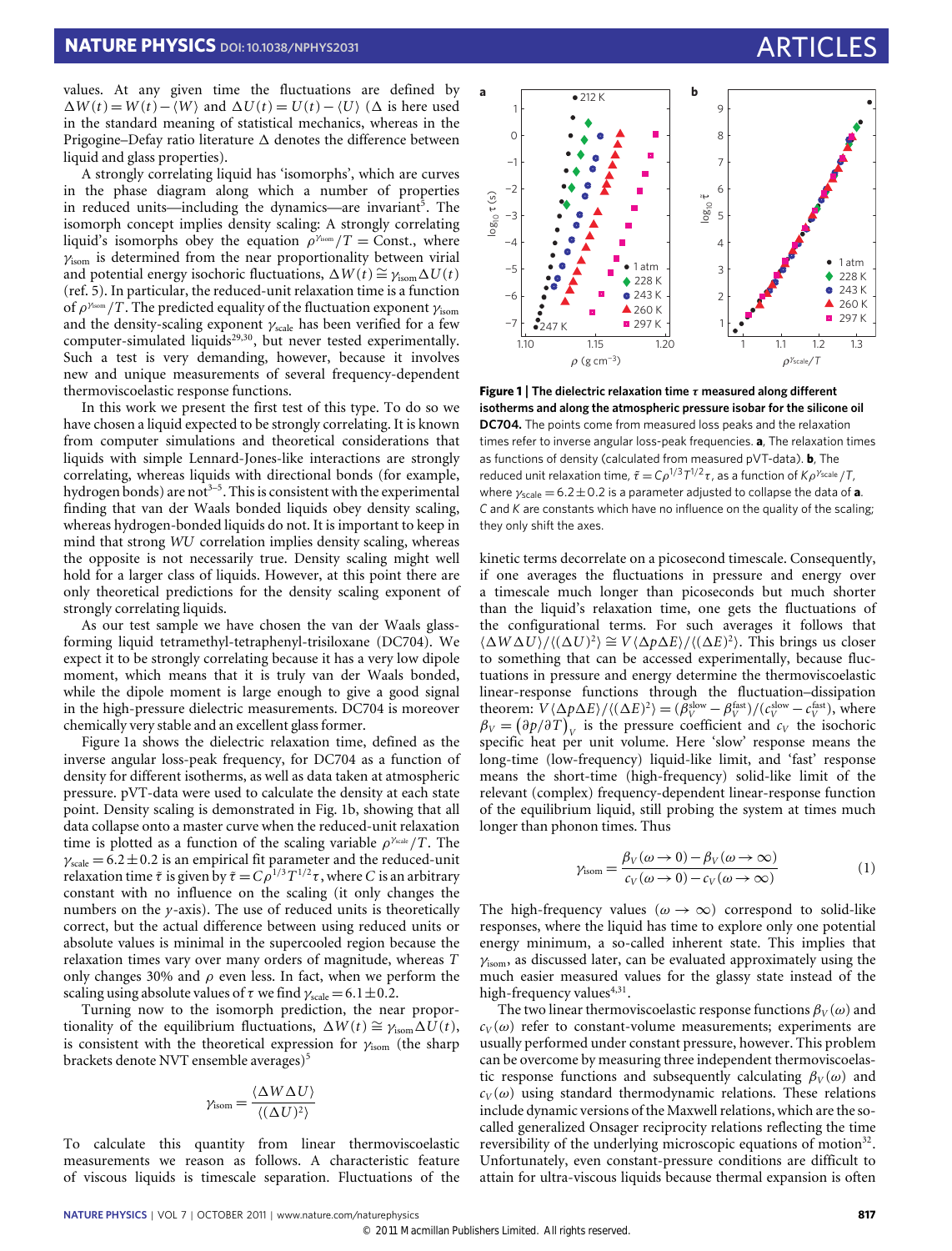

<span id="page-2-1"></span>**Figure 2** | **Examples of frequency-dependent real and imaginary parts of the four required thermoviscoelastic response functions of DC704, illustrating the experimental challenges associated with checking the isomorph prediction** γ**scale** = γ**isom.** The experimental techniques work in different frequency intervals (see the Methods section); to place the relaxation region central in the accessible frequency window for each technique we show data at temperatures that vary with response function. **a**, The shear modulus  $G(\omega)$ . **b**, The adiabatic compressibility  $\kappa_S(\omega)$ . **c**, The longitudinal expansion coefficient  $\alpha_l(\omega)$ , for which data were measured in the time domain and subsequently converted to the frequency representation by a numerical Laplace transform<sup>[34](#page-5-13)</sup>. **d**, The longitudinal heat capacity *cl*(ω).

limited in some directions, leading to significant shear stresses in the sample<sup>[33](#page-5-14)</sup>. This implies that  $c_p(\omega)$  is not measured directly; rather it is the 'longitudinal' dynamic heat capacity  $c_l(\omega)$  that is measured in most experiments<sup>[33](#page-5-14)</sup>. Similarly for thermal expansion we measure the dynamic longitudinal expansion coefficient  $\alpha_l(\omega)$ , rather than the dynamic isobaric expansion coefficient  $\alpha_p(\omega)$  (ref. [34,](#page-5-13)[39\)](#page-5-15). Fortunately, knowledge of the shear modulus  $G(\omega)$  allows one to calculate  $c_p(\omega)$  and the isobaric expansion coefficient  $\alpha_p(\omega)$ from data (see equation [\(2\)](#page-2-0) below). In summary, to determine the predicted density-scaling exponent  $\gamma_\mathrm{isom}$  we measured the following four complex linear thermoviscoelastic response functions: the dynamic adiabatic compressibility κ*s*(ω), the dynamic longitudinal heat capacity  $c_l(\omega)$ , the dynamic longitudinal expansion coefficient  $\alpha_l(\omega)$ , and the dynamic shear modulus  $G(\omega)$ .

The dynamic shear modulus  $G(\omega)$  was measured using a piezoceramic transducer<sup>[35](#page-5-16)</sup>, the dynamic adiabatic compressibility  $\kappa_s(\omega)$  by a similar technique<sup>[36](#page-5-17)</sup>, and the dynamic longitudinal heat capacity  $c_l(\omega)$  was measured using the 3 $\omega$ -method<sup>[37](#page-5-18)</sup> in a spherical geometry<sup>[38](#page-5-19)</sup>. The dynamic longitudinal expansion coefficient  $\alpha_l(\omega)$ 

was calculated by Laplace transformation of a signal measured in the time domain using capacitative dilatometry<sup>[34](#page-5-13)[,39](#page-5-15)</sup> (more details on the methods are given in the Methods section).

Examples of the measured complex, dynamic linear-response functions are shown in [Fig. 2.](#page-2-1) In principle, we need only data at one state point to determine  $\gamma_{\text{isom}}$  from equation [\(1\)](#page-1-1). In practice, we used several temperatures to estimate reliably the temperature dependence of the short-time and long-time levels. This was done to be able to extrapolate the DC704 expansion coefficient, which was obtained at lower temperatures than the other response functions (see the Methods section). The temperature 214 K is close to the calorimetric glass transition temperature of DC704, but it should be emphasized that all measurements refer to the linear response of the equilibrium liquid, a state that needs careful annealing to be reached, particularly at our lowest temperatures. The relevant values of  $β_V(ω)$  and  $c_V(ω)$  were calculated from the high- and low-frequency limits of the four measured thermoviscoelastic response functions, respectively, by solving the following four equations<sup>[33](#page-5-14)[,34,](#page-5-13)[38](#page-5-19)[,39](#page-5-15)</sup> with four unknowns:

<span id="page-2-0"></span>
$$
c_l(\omega) = \frac{1 + (4/3)G(\omega)\kappa_S(\omega)}{1 + (4/3)G(\omega)\kappa_T(\omega)} c_p(\omega)
$$
  
\n
$$
\alpha_l(\omega) = \frac{\alpha_p(\omega)}{1 + (4/3)G(\omega)\kappa_T(\omega)}
$$
  
\n
$$
c_V(\omega) = c_p(\omega) - \frac{T(\alpha_p(\omega))^2}{\kappa_T(\omega)}
$$
  
\n
$$
\kappa_S(\omega) = \frac{c_V(\omega)\kappa_T(\omega)}{c_p(\omega)}
$$
\n(2)

and using the relation  $\beta_V(\omega) = \alpha_p(\omega)/\kappa_T(\omega)$ . The values of the measured short- and long-time levels at the reference temperature are reported in [Table 1.](#page-3-0) When substituted into equation [\(1\)](#page-1-1) we find that the isomorph prediction for the density-scaling exponent is  $\gamma_{\rm isom} = 6 \pm 2$ , which is in good agreement with the experimental density-scaling exponent  $\gamma_{\text{scale}} = 6.2 \pm 0.2$  [\(Fig. 1b](#page-1-0)). The large uncertainty of  $\gamma_{\text{isom}}$  derives from the fact that measuring the absolute values of the frequency-dependent thermoviscoelastic response functions is very challenging. Even considering the large uncertainty in the predicted  $\gamma_{\rm isom}$ , it is striking that  $\gamma_{\rm isom}$  agrees with the exponent from density scaling. This agreement shows that for DC704 thermoviscoelastic linear-response measurements at one ambient-pressure state point can be used to predict the density-scaling exponent, which describes the density and temperature dependence of relaxation times varying from microto kilo-seconds, measured at pressures up to 400 MPa over a 90 K temperature range. This is a main conclusion of the present paper.

The correlation coefficient between *W* and *U* in the NVT ensemble,

$$
R = \frac{\langle \Delta W \Delta U \rangle}{\sqrt{\langle (\Delta U)^2 \rangle \langle (\Delta W)^2 \rangle}}
$$

measures how strong the virial/potential energy correlations are in a liquid ( $-1 \le R \le 1$ ; the closer *R* is to unity, the better correlation). It therefore provides a measure of how well a liquid is expected to follow the isomorph theory. Expressing *R* in terms of linear-response functions, it becomes clear that *R* is given directly by the linear NVT Prigogine–Defay (PD) ratio<sup>[6](#page-4-4)</sup>,  $\Pi_{\rm VT}^{\rm lin}$ :

$$
R = \frac{\beta_V^{\text{slow}} - \beta_V^{\text{fast}}}{\sqrt{-\left(K_T^{\text{slow}} - K_T^{\text{fast}}\right)\left(c_V^{\text{slow}} - c_V^{\text{fast}}\right)/T}} = \frac{1}{\sqrt{\Pi_{\text{VI}}^{\text{lin}}}}
$$

Here  $K_T = 1/\kappa_T$  is the isothermal bulk modulus. The PD ratio equals unity if the liquid is a single-parameter liquid<sup>7-[15](#page-5-0)</sup>. Thus, a perfectly correlating liquid is what was traditionally referred to as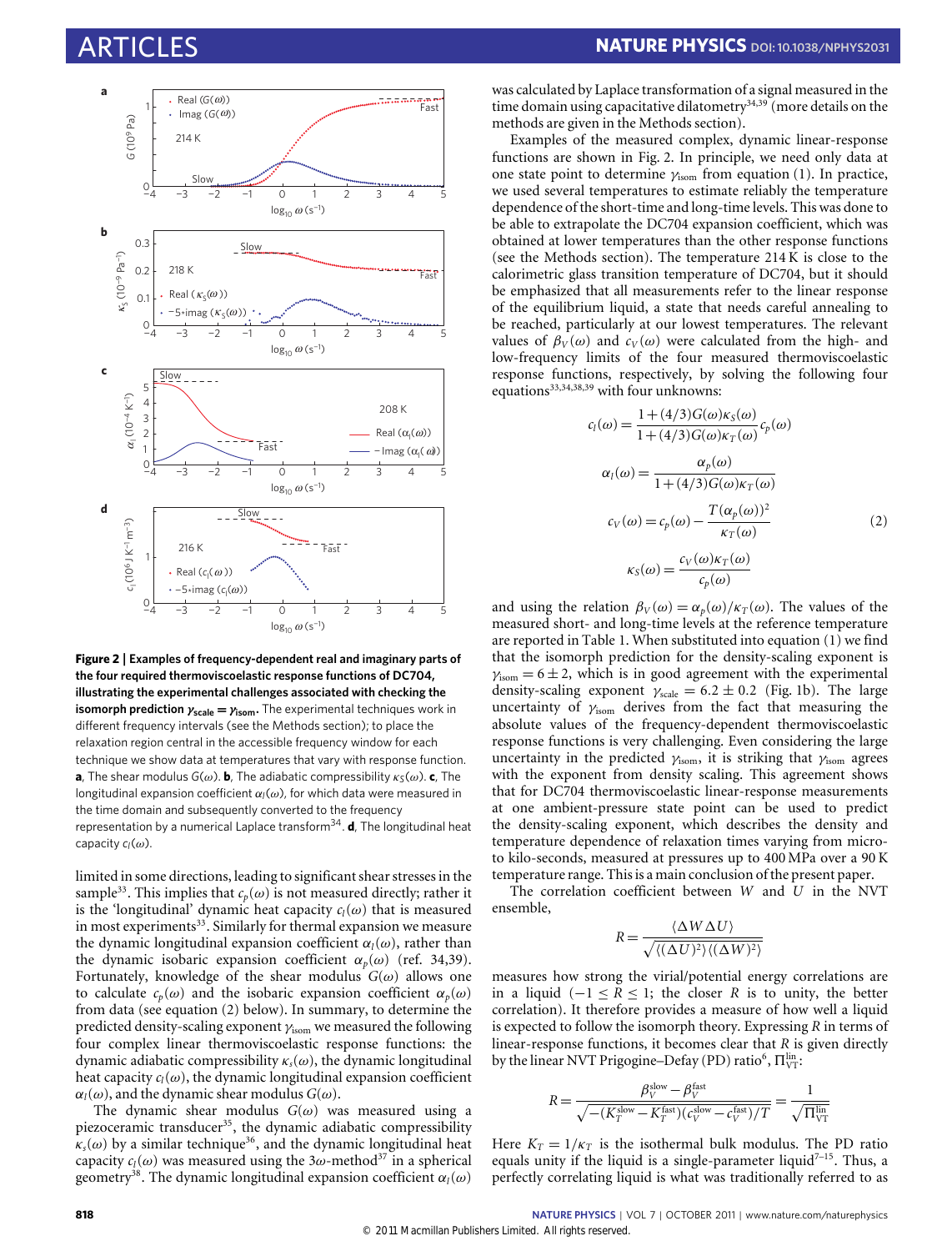<span id="page-3-0"></span>**Table 1** | **Measured short-time ('fast') and long-time ('slow') levels of the four thermoviscoelastic response functions of DC704 at 214 K.**

|                                                                            | DC704 (214 K)   |
|----------------------------------------------------------------------------|-----------------|
| $c_1^{\text{slow}}$ [10 <sup>6</sup> J (K m <sup>3</sup> ) <sup>-1</sup> ] | $1.65 \pm 0.15$ |
| $c_1^{\text{fast}}$ [10 <sup>6</sup> J (K m <sup>3</sup> ) <sup>-1</sup> ] | $1.35 \pm 0.05$ |
| $\kappa_{\rm s}^{\rm slow}$ [10 <sup>-9</sup> Pa <sup>-1</sup> ]           | $0.25 + 0.03$   |
| $\kappa_{\rm s}^{\rm fast}$ [10 <sup>-9</sup> Pa <sup>-1</sup> ]           | $0.19 \pm 0.03$ |
| $\alpha_l^{\text{slow}}$ [10 <sup>-3</sup> K <sup>-1</sup> ]               | $0.46 \pm 0.04$ |
| $\alpha_l^{\text{fast}}$ [10 <sup>-3</sup> K <sup>-1</sup> ]               | $0.11 \pm 0.01$ |
| $Gslow$ [10 <sup>9</sup> Pa]                                               | $\Omega$        |
| $Gfast$ [10 <sup>9</sup> Pa]                                               | $1.1 \pm 0.05$  |
| $\Pi_{pT}^{\text{lin}}$                                                    | $1.1 \pm 0.3$   |
| $\Pi_{\text{VT}}^{\text{lin}}$                                             | $1.2 \pm 0.6$   |
| R                                                                          | $0.9 \pm 0.2$   |
| Yisom                                                                      | 6±2             |
| $\gamma_{\text{scale}}$                                                    | $6.2 \pm 0.2$   |

These data were used to calculate the exponent  $\gamma_{\rm som}$  predicted to be equal to  $\gamma_{\rm scale}$ . The error bars on the measured data reflect max–min values, the errors bars on the calculated values were identified using standard error propagation techniques.

a single-parameter liquid<sup>[6](#page-4-4)</sup>. Earlier studies of the PD ratio gave no physical interpretation of values different from one, even if these were close to one. The above interpretation of the linear NVT PD ratio as given by the correlation coefficient shows that the PD ratio provides a measure of how strongly correlating a given liquid is.

When the linear NVT PD ratio is exactly unity, other linear PD ratios, for example, the experimentally relevant linear NpT PD ratio, are also unity<sup>[6](#page-4-4)</sup>. When  $\Pi^{\text{lin}}_{\text{VT}}$  is not strictly one, there is no such result, but by continuity we surmise that  $\Pi^{\text{lin}}_{\text{pT}}$  is close to unity if and only if  $\Pi_{\text{VT}}^{\text{lin}}$  is. For DC704 we find  $\Pi_{\text{pT}}^{\text{lin}} = 1.1 \pm 0.3$  and  $\Pi_{\text{VT}}^{\text{lin}} = 1.2 \pm 0.6$ , which is consistent with this conjecture.

Whereas neither the linear NVT PD ratio nor the linear NpT PD ratio have been reported in the literature before this study, there are many reports on the classical (NpT) PD ratio. This quantity is calculated using temperature-extrapolated liquid and glassy static responses, where the glassy response is defined from the low-temperature ( $T < T_g$ ) solid response:

$$
\Pi_{\text{pT}}^{\text{classic}} \equiv \frac{(\kappa_T^{\text{liq}}(T_g) - \kappa_T^{\text{glass}}(T_g)) (c_p^{\text{liq}}(T_g) - c_p^{\text{glass}}(T_g))}{T_g(\alpha_p^{\text{liq}}(T_g) - \alpha_p^{\text{glass}}(T_g))^2}
$$

Here  $(T_g)$  indicates the extrapolation to the glass transition temperature. The classical PD ratio involves extrapolations and is therefore not rigorously well-defined<sup>[6,](#page-4-4)[10](#page-5-20)[,40,](#page-5-21)[41](#page-5-22)</sup>. Moreover, the glassy response depends on how the glass is made (for example, the cooling rate), which means that different protocols might well result in somewhat different values of the PD ratio. Nevertheless, the classical PD ratio provides an experimentally much easier route for estimating the degree of *WU* correlation than measuring the proper frequency-dependent linear thermoviscoelastic response functions at one temperature. In the absence of linear PD ratio data we compiled all the literature data we could find on the classical PD ratio.

[Figure 3](#page-4-7) shows the PD values for 22 glass formers, including polymers, a metallic alloy, inorganic and molecular liquids (both hydrogen-bond rich and van der Waals bonded). The systems have been sorted according to their PD ratio. In analogy with the NVT case, we define an approximate correlation coefficient

of the NpT ensemble as the inverse square root of the NpT PD ratio. Network-bonded inorganic glass formers such as silica glasses and hydrogen-bond rich molecular liquids (for example, glycerol and glucose) have large PD ratios. In contrast, van der Waals systems, exemplified by the polymers and the two mixtures with o-terphenyl as the major constituent, have PD ratios close to one. This confirms the conjecture that van der Waals liquids are strongly correlating, whereas associated and network-forming liquids are not<sup>[4,](#page-4-6)[5](#page-4-3)</sup>. It is also interesting to compare propanol and glycerol, which have the same backbone of three carbon atoms, but one and three hydroxyl groups, respectively. Propanol, with only one hydroxyl group and therefore fewer hydrogen bonds, has a smaller PD ratio than glycerol. The pattern in [Fig. 3](#page-4-7) is consistent with computer simulation results, where liquids without directional bonding or competing interactions are generally found to be strongly correlating<sup>[4,](#page-4-6)[5](#page-4-3)</sup>.

The glassy and liquid extrapolated response values used to calculate the classical PD ratio provide an alternative, but less well-defined way of calculating  $\gamma_{\text{som}}$  (this type of expression for  $\gamma_{\text{scale}}$ was also found in ref. [31](#page-5-11) by using an entropy-based model for the dynamics). We did the analysis on the data of a mixture of 67% o-terphenyl and 33% o-phenylphenol from a paper by Takahara and co-workers<sup>[42](#page-5-23)</sup>. This mixture is a strongly correlating liquid with  $\Pi_{\text{pT}}^{\text{classic}} = 1.20$  (ref. [42\)](#page-5-23). We find  $\gamma_{\text{isom}} = 5.4 \pm 1$ , which is to be compared to the (absolute-unit) density scaling exponent for this liquid  $\gamma_{\text{scale}} = 6.2 \pm 0.2$  (ref. [24\)](#page-5-4). This is consistent with the isomorph prediction (see the Supplementary Information for details).

We have argued that the PD ratio of a large class of liquids should be regarded as essentially equal to unity. The general consensus, however, is that unity PD ratios are rare exceptions or not allowed (see, for example, refs [42](#page-5-23)[–44\)](#page-5-24). In recent years, several studies have been dedicated to understanding non-unity PD ratios. These approaches can be summarized as follows: (1) Linearresponse theories of thermoviscoelasticity yielding non-unity ratios for systems with more than one internal state variable<sup>[6,](#page-4-4)[13](#page-5-25)[,45,](#page-5-26)[46](#page-5-27)</sup>. (2) A non-equilibrium thermodynamic theory explaining non-unity of the classical PD ratio as a non-equilibrium effect (even in the case of a single internal state variable) $43$ . (3) A Landau theory using nano-thermodynamics where dynamical heterogeneity is the origin of non-unity PD ratios<sup>[47](#page-5-29)</sup>. In this paper we adopted the first viewpoint, which is the original rigorous linear PD ratio interpretation going back to the seminal works by Moynihan and co-workers more than 30 years ago $10,48$  $10,48$ .

Our findings show that strongly correlating liquids exist not merely in computer simulations, but also as real liquids. These liquids are simpler than liquids in general, while still having all the hallmarks of viscous slowing down on supercooling, eventually leading to a glass transition. For strongly correlating liquids there is an 'isomorph filter'<sup>[5](#page-4-3)</sup> according to which theories for the non-Arrhenius temperature dependence of the relaxation time can be sorted: only theories that express the relaxation time in terms of an isomorph invariant can be correct for strongly correlating liquids and thus be of general validity. Moreover, for strongly correlating liquids several phenomena can be explained in simple terms on the basis of the existence of isomorphs in the liquid's phase diagram<sup>[5](#page-4-3)</sup>. Examples include isochronal superposition (that is, the finding that dielectric loss spectra under varying pressure and temperature are invariant for states with the same relaxation time), and ageing behaviour after temperature and density jumps $5,49$  $5,49$ . These phenomena are well understood for perfectly correlating liquids, and liquids with strong correlations inherit the behaviour to a good approximation. The degree to which these phenomena survive as the correlation gets poorer is a cardinal point for further research; it is likely that some predictions are more sensitive to deviations from perfect correlation than others. We suggest that perfectly correlating liquids should be regarded as 'ideal gas' or 'Ising models'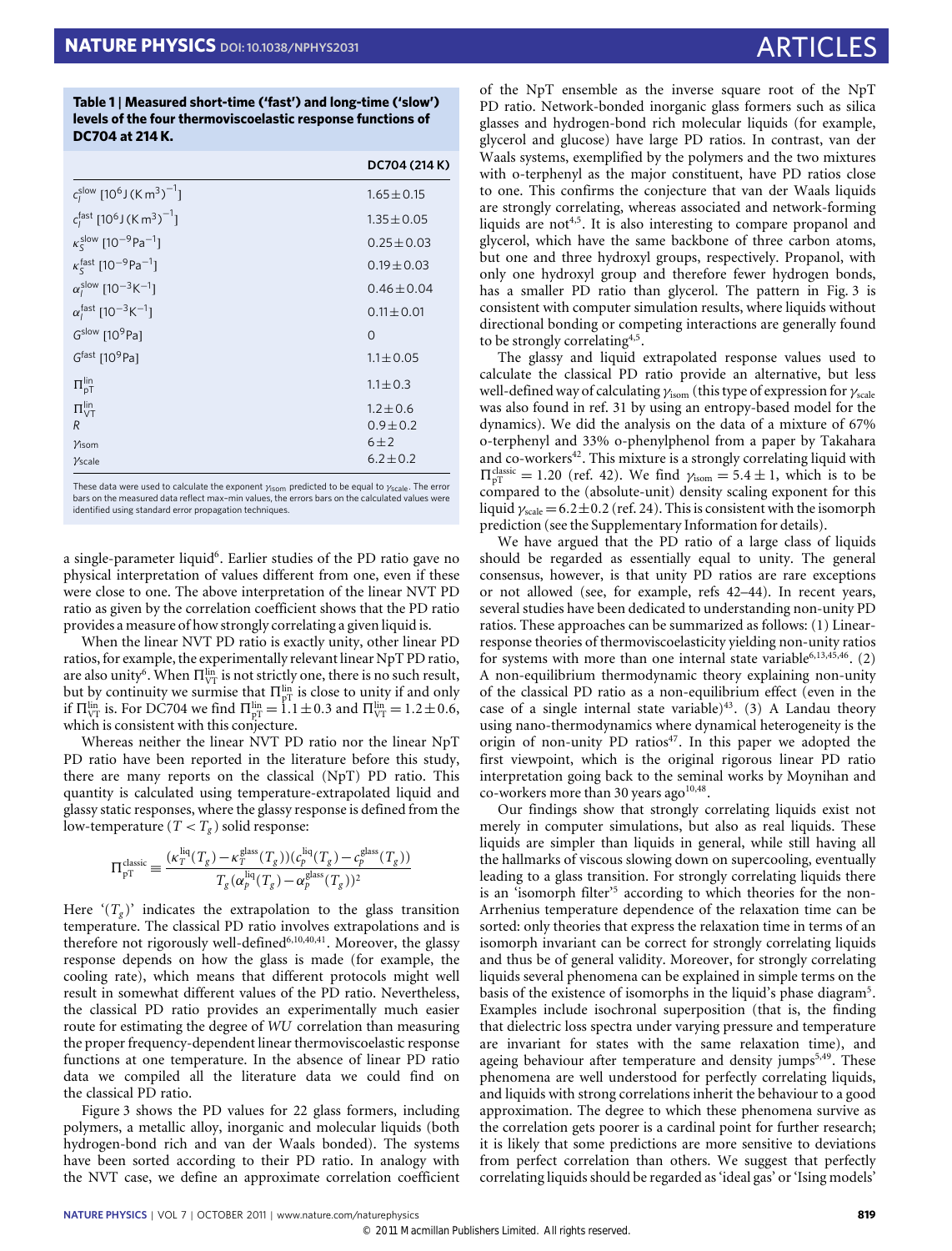

<span id="page-4-7"></span>**Figure 3 | Literature values of the classical (NpT) Prigogine–Defay (PD) ratios**  $\Pi_{\sf pT}^{\sf classic}$  **of 22 glass formers. The liquids, which are sorted according to** reported value of the PD ratio, include inorganic glass formers (triangles pointing up), hydrogen-bond-rich molecular liquids (squares), van der Waals molecular liquids (diamonds), polymers (circles), and a metallic alloy (triangle pointing down). The inverse square root of the classical NpT Prigogine–Defay ratio gives an estimate for the correlation coefficient (lower *x*-axis). Strong correlations are found in van der Waals bonded molecular liquids and polymers (the Supplementary Information provides the PD values shown in the figure and relevant references; note that each symbol in the figure corresponds to the liquid listed to the right).

of liquids—that is, simple systems for which a number of generic features of the glass transition phenomenology can be understood. In this way, the identification of what constitutes a 'simple' liquid will hopefully lead to a better general understanding of viscous liquids and the glass transition.

# **Methods**

The liquid studied, the Dow Corning diffusion pump silicone oil tetramethyl-tetraphenyl-trisiloxane DC704, was used as received without further purification. The different measurements (in total six different experiments) were performed on a sample taken from the same bottle. DC704 is not hygroscopic so water contamination is not a problem. Moreover, the pVT measurements and the high pressure dielectric spectroscopy measurements used to determine  $\gamma_{\text{scale}}$ were performed in the same lab and by the same team. For all these reasons we are fairly confident by the  $\gamma_{\rm scale}$  of DC704 reported in the paper; the uncertainties are much larger for  $\gamma_\mathrm{isom}$ 

The four thermoviscoelastic linear-response techniques use a custom-built cryostat<sup>[50](#page-5-32)</sup>.  $G(\omega)$ ,  $\kappa_S(\omega)$  and  $c_l(\omega)$  were measured in the same cryostat;  $\alpha_l(\omega)$  was obtained from measurements in the same type of cryostat and the temperatures were calibrated with dielectric spectra taken on the DC704 sample, ensuring that the absolute temperature calibration was the same for all types of measurements.

The shear modulus  $G(\omega)$  is measured over the frequency range  $10^{-3}\text{--}10^{4}\,\text{Hz}$ (ref. [35\)](#page-5-16), and the adiabatic compressibility  $\kappa_S(\omega)$  is measured over  $10^{-2}-10^4\,\mathrm{Hz}$ (ref. [36\)](#page-5-17). Both methods are optimized for measurements on very stiff materials (modulus ranges of MPa–GPa) and are based on piezoceramic materials that act as converters of mechanical properties into electrical properties.

The measurements of specific heat were done using a  $3\omega$  thermal-effusion method in a spherical geometry<sup>[38](#page-5-19)</sup>, a technique which is equivalent to the planar plate  $3\omega$  technique of Birge and Nagel<sup>[37](#page-5-18)</sup>, however using a spherical thermistor bead instead of a thin planar metal film. It covers a frequency range of 10<sup>−</sup>2.<sup>5</sup>–10<sup>0</sup>.<sup>5</sup> Hz, limited by the intrinsic frequency dependence of the thermal impedance in this geometry. The isobaric specific heat,  $c_p(\omega) = (\kappa_T(\omega)/\kappa_S(\omega))c_V(\omega)$  is not measured in this geometry; rather what is measured is the longitudinal specific heat,  $c_l(\omega) = (M_S(\omega)/M_T(\omega))c_V(\omega)$  (where  $M(\omega)$  represents longitudinal moduli)<sup>[38](#page-5-19)</sup> .

The measurements of the longitudinal thermal expansion coefficient in the time domain  $\alpha_l(t)$  were carried out using a microregulator<sup>[34,](#page-5-13)[50](#page-5-32)</sup>, allowing for fast temperature changes of a small planar capacitor. This technique is based on a temperature-step variant of 'capacitive scanning dilatometry'[39](#page-5-15), which uses the fact that the capacitance of a capacitor is inversely proportional to the thickness of the liquid in the capacitor. What is measured in this geometry is the longitudinal thermal expansion coefficient<sup>[34,](#page-5-13)[39](#page-5-15)</sup>  $\alpha_l$  (see equation [\(2\)](#page-2-0); ref. [33](#page-5-14) for a derivation). The dynamic longitudinal expansion coefficient α*l*(ω) shown in [Fig. 2](#page-2-1) was calculated by Laplace transformation of a signal measured in the time domain. However, equation [\(1\)](#page-1-1) requires only knowledge of the high and low-frequency limits of the response functions and the required limits for  $\alpha_l(\omega)$  were obtained directly from the data measured in the time domain (as short and long-time limits respectively), that is, without a Laplace transformation.

The heat capacity is the response function for which data are measured over the narrowest frequency (and therefore also temperature) range. The studied temperature range was 214–218 K, and within the experimental uncertainties there is no temperature dependence of the slow and fast values. We chose 214 K as the reference temperature to minimize the extrapolation required of the expansion coefficient data, which were measured in the 204–210 K range.

All data were taken in thermal equilibrium, a state it takes careful annealing to reach at low temperatures.

## Received 20 December 2010; accepted 25 May 2011; published online 3 July 2011

### **References**

- <span id="page-4-0"></span>1. Debenedetti, P. G. Supercooled glassy water. *J. Phys. Condens. Matter* **15,** R1669–R1726 (2003).
- <span id="page-4-1"></span>2. Angell, C. A. Insights into phases of liquid water from study of its unusual glass-forming properties. *Science* **319,** 582–587 (2008).
- <span id="page-4-2"></span>3. Pedersen, U. R., Bailey, N. P., Schrøder, T. B. & Dyre, J. C. Strong pressure–energy correlations in van der Waals liquids. *Phys. Rev. Lett.* **100,** 015701 (2008).
- <span id="page-4-6"></span>4. Schrøder, T. B., Bailey, N. P., Pedersen, U. R., Gnan, N. & Dyre, J. C. Pressure–energy correlations in liquids. III. Statistical mechanics and thermodynamics of liquids with hidden scale invariance. *J. Chem. Phys.* **131,** 234503 (2009).
- <span id="page-4-3"></span>5. Gnan, N., Schrøder, T. B., Pedersen, U. R., Bailey, N. P. & Dyre, J. C. Pressure–energy correlations in liquids. IV. ''Isomorphs'' in liquid phase diagrams. *J. Chem. Phys.* **131,** 234504 (2009).
- <span id="page-4-4"></span>6. Ellegaard, N. L. *et al*. Single-order-parameter description of glass-forming liquids: A one-frequency test. *J. Chem. Phys.* **126,** 074502 (2007).
- <span id="page-4-5"></span>7. Davies, R. O. & Jones, G. O. Thermodynamic and kinetic properties of glasses. *Adv. Phys.* **2,** 370–410 (1953).
- 8. Prigogine, I. & Defay, R. *Chemical Thermodynamics* (Longmans Green and Co., 1954).
- 9. Goldstein, M. Some thermodynamic aspects of the glass transition: Free volume, entropy, and enthalpy theories. *J. Chem. Phys.* **39,** 3369–3374 (1963).